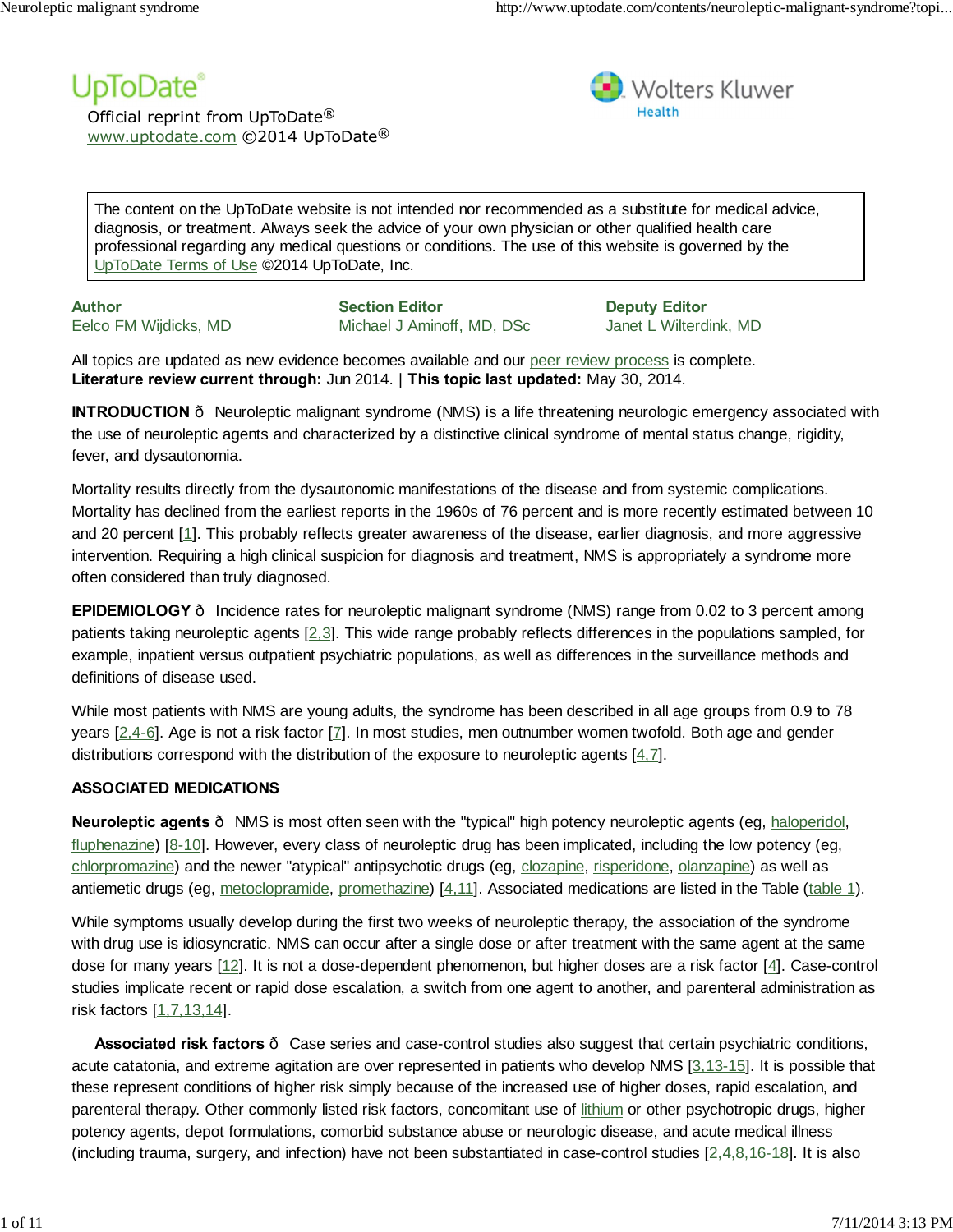unclear whether dehydration, present in 92 percent of patients, is a risk factor for, as well as an early complication of, NMS [4,19].

**Antiparkinson medication withdrawal** — NMS is also seen in patients treated for parkinsonism in the setting of withdrawal of L-Dopa or dopamine agonist therapy, as well as with dose reductions and a switch from one agent to another [1,3,20]. Infection and surgery are possible precipitants as well [21]. This may be considered a distinctive disorder from NMS and is sometimes called neuroleptic malignant-like syndrome or parkinsonism hyperpyrexia syndrome as well as acute akinesia or the malignant syndrome in Parkinson disease [21,22]. While some report that the clinical syndrome and laboratory findings are milder and the prognosis is better in this disorder [23], more severe cases and even fatalities have been reported [21,24,25].

**PATHOGENESIS** – The cause of NMS is unknown. Current theories are limited in their ability to explain all clinical manifestations and in supporting data. An animal model for NMS has been developed, but it does not fully correspond with the human syndrome [26,27].

Because of the class of agents with which NMS is associated, dopamine receptor blockade is central to most theories of its pathogenesis. Central dopamine receptor blockade in the hypothalamus may cause hyperthermia and other signs of dysautonomia [28,29]. Interference with nigrostriatal dopamine pathways may lead to Parkinsonian type symptoms such as rigidity and tremor [16,29]. Other neurotransmitter systems (gamma aminobutyric acid, epinephrine, serotonin, and acetylcholine) also appear to be involved, either directly or indirectly [26,30].

An alternative theory is that rigidity and muscle damage represent a primary effect on the peripheral muscle system, perhaps from direct changes in muscle mitochondrial function [16,31]. This in itself may represent a primary skeletal muscle defect or a direct toxic effect by neuroleptics on skeletal muscle.

A primary role has also been proposed for a disrupted modulation of the sympathetic nervous system, manifesting in increased muscle tone and metabolism and unregulated sudomotor and vasomotor activity leading to ineffective heat dissipation, labile blood pressure and heart rate [31]. In this model, dopamine antagonists precipitate symptoms by destabilizing normal dopamine regulation of efferent sympathetic activity.

Familial clusters of NMS suggest a genetic predisposition to the disorder [32]. Genetic studies have shown that the presence of a specific allele of the dopamine D2 receptor gene is over represented in NMS patients [33]. This allele is associated with reduced density and function of dopamine receptors as well as decreased dopaminergic activity and metabolism.

**CLINICAL MANIFESTATIONS** — NMS is defined by its association with a class of medications that block dopamine transmission and a tetrad of distinctive clinical features: fever, rigidity, mental status changes, and autonomic instability [3,34].

**Typical symptoms** — The tetrad of NMS symptoms typically evolves over one to three days. Each feature is present in 97 to 100 percent of patients:

- $\blacksquare$  Mental status change is the initial symptom in 82 percent of patients  $[35]$ . It is not surprising, given the usual psychiatric comorbidity of the typical patient, that its significance is often underappreciated. This often takes the form of an agitated delirium with confusion rather than psychosis. Catatonic signs and mutism can be prominent. Evolution to profound encephalopathy with stupor and eventual coma is typical [15].
- Muscular rigidity is generalized and is often extreme. The increased tone can be demonstrated by moving the extremities and is characterized by "lead pipe rigidity" or stable resistance through all ranges of movement. Superimposed tremor may lead to a ratcheting quality or a cogwheel phenomenon. Other motor abnormalities include tremor (seen in 45 to 92 percent), and less commonly, dystonia, opisthotonus, trismus, chorea, and other dyskinesias [2,4]. Patients can also have prominent sialorrhea, dysarthria, and dysphagia.
- Hyperthermia is a defining symptom according to many diagnostic criteria. Temperatures of more than 38°C are typical (87 percent), but even higher temperatures, greater than 40ºC, are common (40 percent) [4].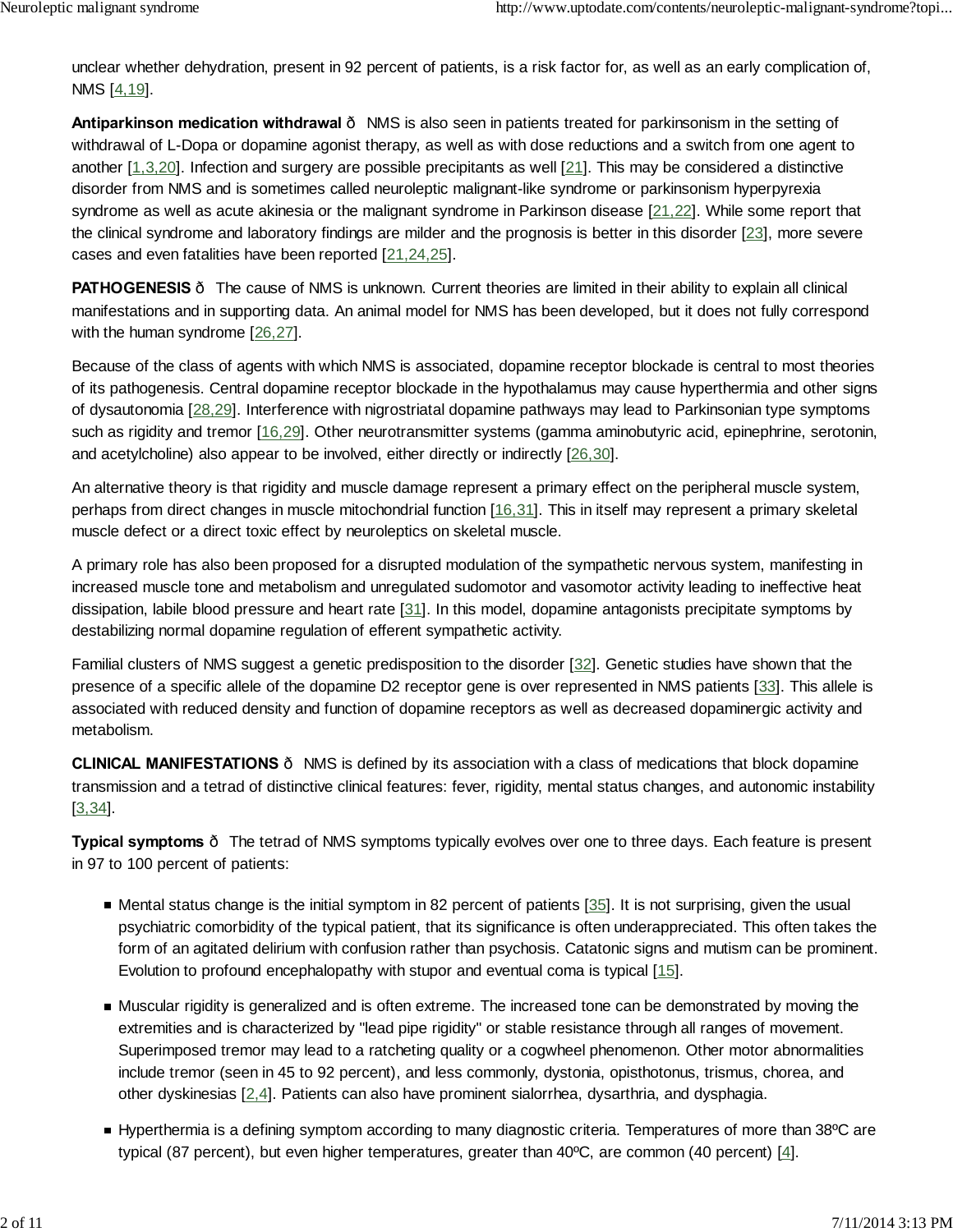Autonomic instability typically takes the form of tachycardia (in 88 percent), labile or high blood pressure (in 61 to 77 percent), and tachypnea (in 73 percent) [2,19]. Dysrhythmias may occur. Diaphoresis is often profuse.

In an analysis of 340 cases, 70 percent of patients followed a typical course of mental status changes appearing first, followed by rigidity, then hyperthermia, and autonomic dysfunction [35]. Some case reports document delay in the appearance of fever of more than 24 hours, leading to initial diagnostic confusion [2]. There is substantial variability in the presentation of NMS, and other reports do not necessarily substantiate a typical course.

### **Laboratory abnormalities**

**Elevated serum CK** — Laboratory findings often reflect the clinical manifestations of NMS with more severe rigidity leading to more profound creatine kinase (CK) elevation. In NMS, CK is typically more than 1000 IU/L and can be as high as 100,000 IU/L [2,3,16,19,36,37]. Normal CK can be seen if rigidity is not clearly well developed, particularly early in the onset of the syndrome. Elevated CK, particularly in the mild to moderate range, is not specific for NMS and is often seen in patients with acute and chronic psychosis due to intramuscular injections and physical restraints, and sometimes without specific explanation [31,36]. CK levels greater than 1000 IU/L, however, are probably more specific for NMS, and the degree of CK elevation correlates with disease severity and prognosis [2]. A case-control study demonstrated that patients with NMS were more likely to have had elevated CK levels during previous non-NMS admissions than did controls (76 versus 30 percent) [37]. CK levels do usually normalize after an NMS episode.

**Other** – Other laboratory abnormalities are common but nonspecific.

- A consistent laboratory finding is leukocytosis, with a white blood cell count typically 10,000 to 40,000/mm3  $[2,4,19]$ . A left shift may be present.
- Mild elevations of lactate dehydrogenase, alkaline phosphatase, and liver transaminases are common.
- Electrolyte abnormalities hypocalcemia, hypomagnesemia, hypo and hypernatremia, hyperkalemia, and metabolic acidosis are frequently observed.
- Myoglobinuric acute renal failure can result from rhabdomyolysis [2,38]. (See "Clinical manifestations and diagnosis of rhabdomyolysis".)
- A low serum iron concentration (mean 5.71 µmol/L; normal 11 to 32 µmol/L) is commonly seen in NMS patients and is a sensitive (92 to 100 percent) but not specific marker for NMS among acutely ill psychiatric patients [19,39].

**Atypical cases** — There is debate in the literature about milder or atypical cases of NMS. A "forme fruste" of the syndrome has been suggested to occur in milder cases, those associated with lower potency agents, or those diagnosed early on. In particular, rigidity may be milder and perhaps even absent in these situations [40]. While many consider fever to be an essential feature of the diagnosis, cases are reported where it is absent [4]. Complicating this issue is the fact that the isolated appearance of dysautonomia, hyperthermia, Parkinsonian rigidity, and creatine kinase (CK) elevations all occur with antipsychotic therapy. Individually they do not necessarily appear to be a harbinger of NMS [16,41]. From a practical clinical point of view, it seems reasonable to consider the diagnosis when any two of the tetrad of symptoms are present in the setting of an offending agent.

**DIFFERENTIAL DIAGNOSIS** — The differential diagnosis of NMS can be broadly defined in two categories – those conditions that are related to NMS and those unrelated to NMS but commonly considered in the differential diagnosis.

**Related disorders** — NMS is one of a group of acute dysautonomias that share common features: rigidity, hyperpyrexia, and dysautonomia  $[4,6,40,42]$ . These entities are usually distinguishable if only by the implicated drugs.

**Serotonin syndrome** The most commonly diagnosed related disorder is serotonin syndrome [40,43,44]. This is usually caused by use of selective serotonin reuptake inhibitors and has a similar presentation that is difficult to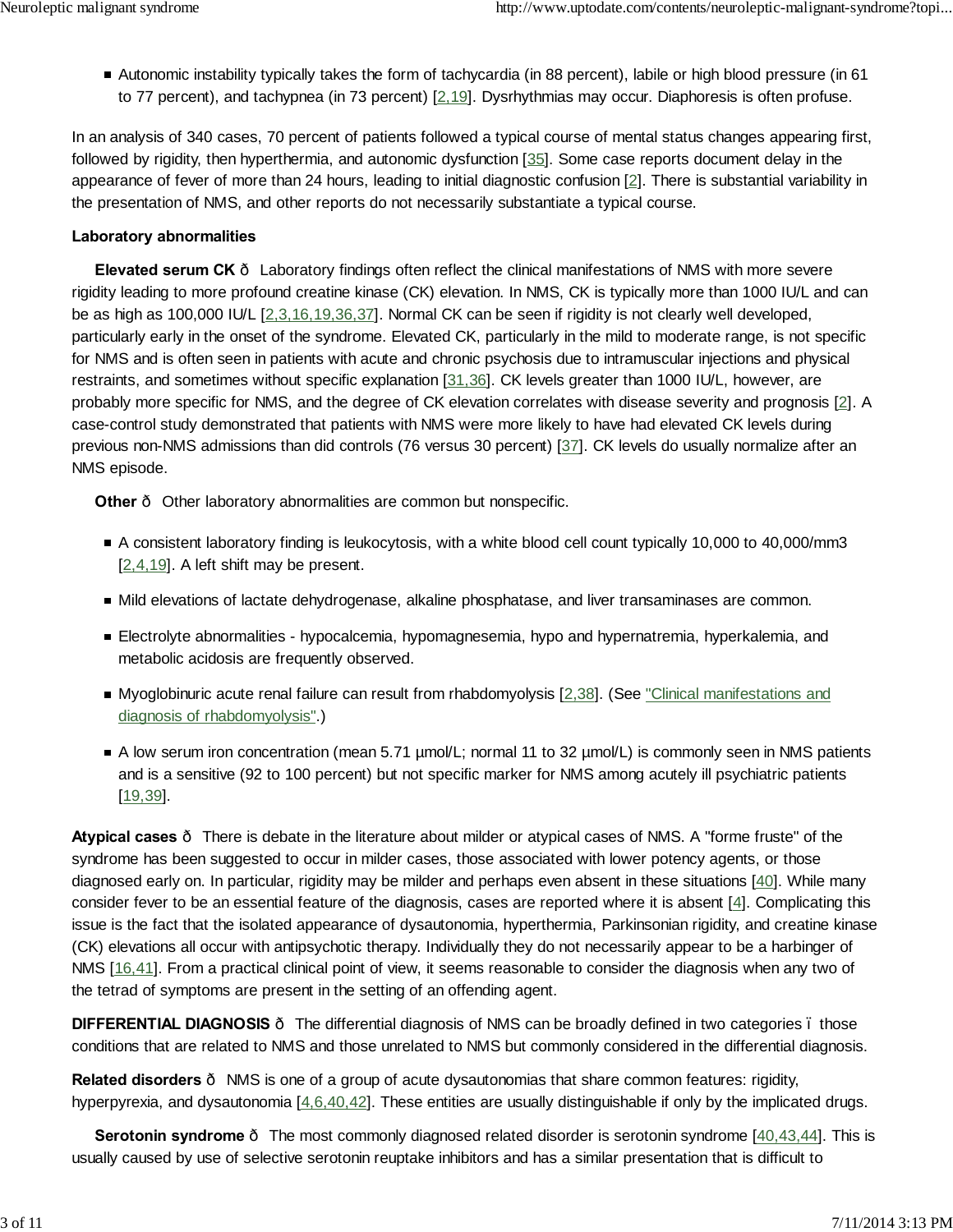distinguish from NMS [17]. Typical features in these patients that are not often seen in NMS patients are shivering, hyperreflexia, myoclonus, and ataxia [45,46]. Nausea, vomiting, and diarrhea are also a common part of the prodrome in serotonin syndrome and are rarely described in NMS. Rigidity and hyperthermia, when present, are less severe than in patients with NMS. (See "Serotonin syndrome".)

**Malignant hyperthermia**  $\cdot$  A rare genetic disorder, malignant hyperthermia is distinguished from NMS by its clinical setting - occurring with use of potent halogenated inhalational anesthetic agents and succinylcholine. Its clinical appearance with hyperthermia, muscle rigidity, and dysautonomia is quite similar to NMS although often more fulminant. Studies using muscle contracture testing to evaluate malignant hyperthermia susceptibility among NMS patients have yielded conflicting results, with some finding a high and others a low prevalence of susceptibility. The test may be unreliable in the setting of acute or recent NMS [16,31,42]. (See "Malignant hyperthermia: Clinical diagnosis and management of acute crisis".)

**Malignant catatonia** — Most problematic in the differential diagnosis of NMS, malignant catatonia shares clinical features of hyperthermia and rigidity with NMS. However, in this syndrome, there is usually a behavioral prodrome of some weeks that is characterized by psychosis, agitation, and catatonic excitement. The motor symptoms are also characterized by more positive phenomena (dystonic posturing, waxy flexibility, and stereotyped repetitive movements) than are described in NMS [47,48]. Laboratory values are more typically normal. The two disorders can be difficult to distinguish clinically, and historical details, particularly in the typical patient population, can be hard to elicit and interpret. The two syndromes may overlap; many case descriptions exist of NMS arising in patients with malignant catatonia [3,15]. One reviewer found it impossible to distinguish between the two disorders in 22 percent of cases [27]. (See "Catatonia in adults: Epidemiology, clinical features, assessment, and diagnosis", section on 'Malignant catatonia'.)

**Other drug-related syndromes** — Withdrawal of intrathecal baclofen therapy has been associated with an NMS-like syndrome in several case reports [49]. In these instances, the increased muscle tone is often described as rebound spasticity rather than rigidity. Otherwise, the spectrum of symptoms appears similar to NMS with dysautonomia, altered sensorium, fever, and elevated creatine kinase (CK) levels. Reduced gamma aminobutyric acid activity is believed to be the pathophysiologic cause. The symptoms reverse with reinstitution of therapy, and benzodiazepines may be helpful.

A central anticholinergic syndrome most often associated with intended or inadvertent drug overdose is better known. Patients present with encephalopathy and elevated body temperatures that are usually not as severe as NMS. Other features seen in NMS (diaphoresis, rigidity, and elevated CK levels) are absent here, while atypical features of NMS (flushing, mydriasis, bladder distension) are common. (See "Anticholinergic poisoning", section on 'Clinical features of overdose'.)

### Acute intoxication with certain recreational drugs, especially cocaine and ecstasy

(3,4-methylenedioxymethamphetamine, MDMA), can be confused with NMS. Both potent stimulants of the central nervous system, these agents are attractive to abusers because they produce heightened vigilance, energy, and euphoria; however, these same effects can also manifest as psychomotor agitation, delirium, and even psychosis. Hyperthermia and rhabdomyolysis can develop, usually in association with increased physical exertion and ambient temperature. Rigidity is not common in these cases. MDMA use can also cause a serotonin syndrome. These syndromes are discussed in detail separately. (See "MDMA (ecstasy) intoxication" and "Cocaine: Acute intoxication" and "Methamphetamine intoxication".)

**Unrelated disorders** — Alternative neurologic and medical disorders should be considered in the patient with NMS. Clinical symptoms of these disorders can overlap with NMS, particularly in patients who have extrapyramidal side effects of concomitant neuroleptic use. These diagnoses have serious prognostic and treatment implications and should not be overlooked [9,40]:

- Central nervous system infection (eg, meningitis, encephalitis)
- Systemic infections (eg, pneumonia, sepsis)
- Seizures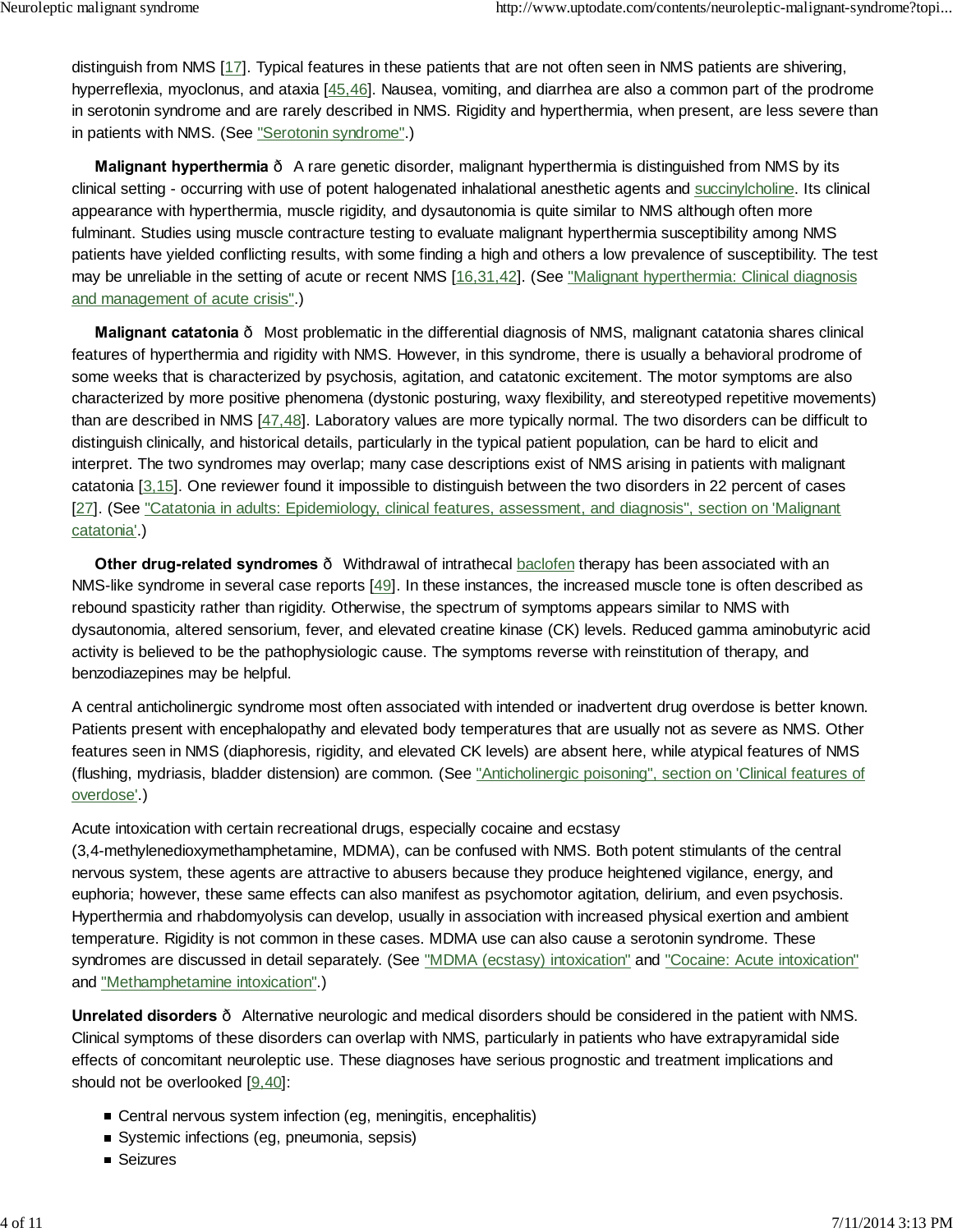- Acute hydrocephalus
- Acute spinal cord injury
- Heat stroke (neuroleptics predispose to heat stroke by impairing thermoregulation)
- Acute dystonia
- Tetanus
- Central nervous system vasculitis
- **Thyrotoxicosis**
- Pheochromocytoma
- Drug intoxication, toxicity (eg, phencyclidine, ecstasy, cocaine, amphetamines, lithium)
- Withdrawal states
- Acute porphyria

**DIAGNOSIS** — Although there is no diagnostic test for NMS, testing has a crucial role in the evaluation of patients with potential NMS. Typical laboratory abnormalities help to confirm the clinical diagnosis, some tests rule out other conditions, and others are used to monitor patients for complications of NMS.

In patients with possible NMS, brain imaging studies and lumbar puncture are required to exclude structural brain disease and infection [40]. Magnetic resonance imaging (MRI) and computed tomography (CT) are typically normal. In isolated cases diffuse cerebral edema has been reported in the setting of severe metabolic derangements [50], as well as signal abnormalities in the cerebellum and basal ganglia that are similar to those seen in malignant hyperthermia [51]. Cerebrospinal fluid is usually normal, but a nonspecific elevation in protein is reported in 37 percent of cases [19].

Electroencephalography may be done to rule out nonconvulsive status epilepticus. In NMS patients, generalized slow wave activity is seen [3,19].

An international multispecialty consensus group published diagnostic criteria for NMS in 2011 (table 2) [52]. These are based on positive clinical and laboratory findings as well as the exclusion of alternative causes, each item given a priority score for its relative importance in contributing to the diagnosis. This requires independent validation before its use can be recommended in clinical practice.

# **TREATMENT**

**Stop causative agent** – Removal of the causative agent is the single most important treatment in NMS. Other potential contributing psychotropic agents (lithium, anticholinergic therapy, serotonergic agents) should also be stopped if possible. When the precipitant is discontinuation of dopaminergic therapy, it should be reinstituted.

**Supportive care** — The need for aggressive and supportive care in NMS is essential and uncontroversial [53]. Complications are common and severe, even fatal. These include:

- **Dehydration**
- **Electrolyte imbalance**
- Acute renal failure associated with rhabdomyolysis
- Cardiac arrhythmias including torsades de pointes and cardiac arrest
- Myocardial infarction
- Cardiomyopathy
- **Respiratory failure from chest wall rigidity, aspiration pneumonia, pulmonary embolism**
- Deep venous thrombophlebitis
- **Thrombocytopenia**
- **Disseminated intravascular coagulation**
- Deep venous thrombosis
- Seizures from hyperthermia and metabolic derangements
- **Hepatic failure**
- **Sepsis**

The intensive nature of the required monitoring and supportive treatment are such that admission to the intensive care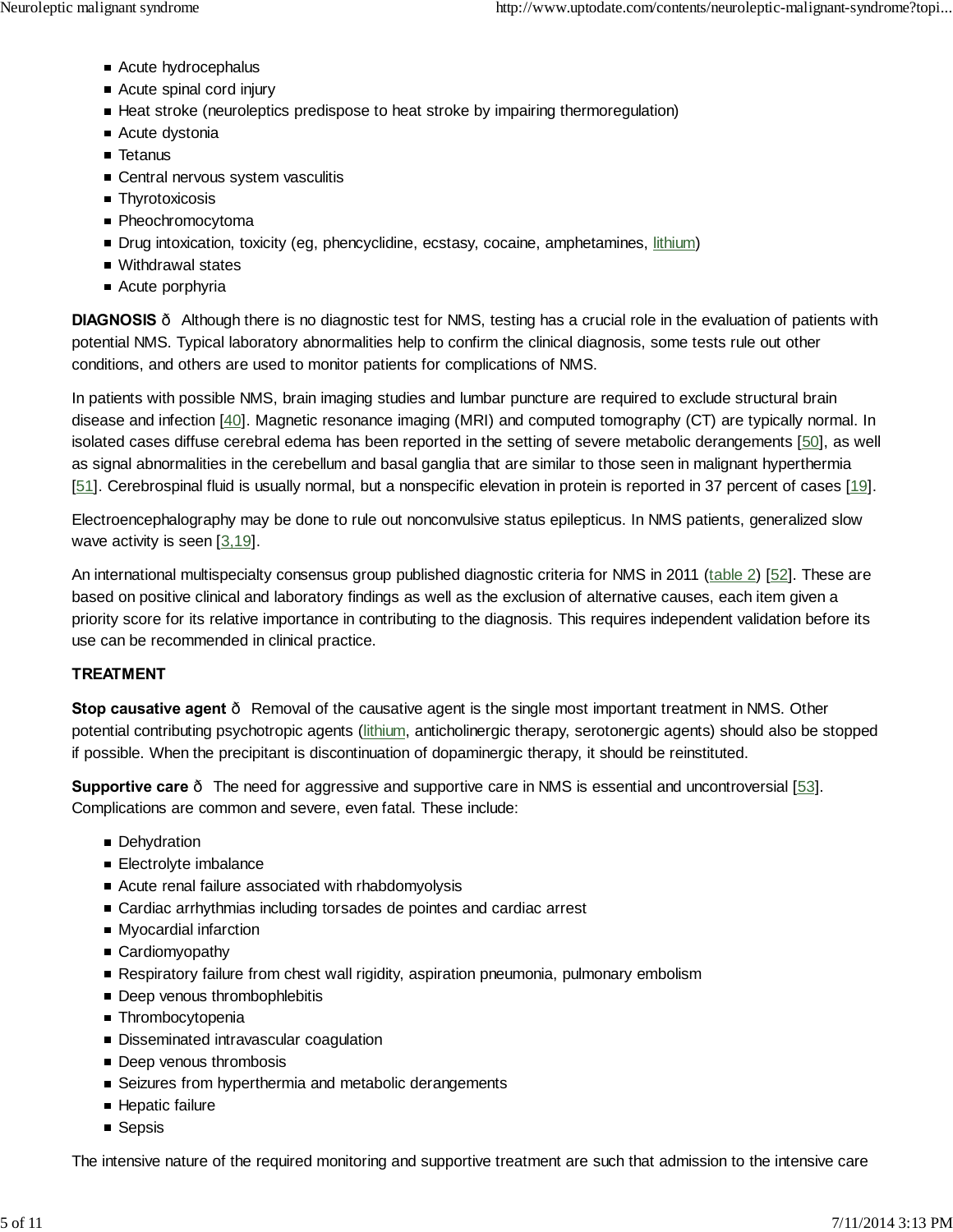unit is required. The following supportive treatment should be provided:

- Discontinue any neuroleptic agent or precipitating drug.
- Maintain cardiorespiratory stability. Mechanical ventilation, antiarrhythmic agents, or pacemakers may be required [54].
- Maintain euvolemic state using intravenous fluids. Insensible fluid loss from fever and from diaphoresis should also be considered [55]. If CK is very elevated, high volume intravenous fluids with urine alkalinization may help prevent or mitigate renal failure from rhabdomyolysis [56]. (See "Clinical manifestations and diagnosis of rhabdomyolysis".)
- Lower fever using cooling blankets. More aggressive physical measures may be required: ice water gastric lavage and ice packs in the axilla. The use of acetaminophen or aspirin may have a role in reducing temperature in NMS, but it is not established. (See "Severe nonexertional hyperthermia (classic heat stroke) in adults".)
- **Lower blood pressure if markedly elevated. The use of any specific agent over another is not supported by** clinical data. Clonidine is effective in this setting [57]. Nitroprusside may have advantages by also facilitating cooling through cutaneous vasodilation [58]. (See "Drugs used for the treatment of hypertensive emergencies".)
- **Prescribe heparin or low molecular weight heparin for prevention of deep venous thrombosis. (See "Prevention"** of venous thromboembolic disease in surgical patients".)
- Use benzodiazepines (eg, clonazepam, lorazepam 0.5 to 1.0 mg) to control agitation, if necessary [27].

### **Specific treatments**

**Medical therapy** — Recommendations for specific medical treatments in NMS are based upon case reports and clinical experience, not upon data from clinical trials. Their efficacy is unclear and disputed [59]. Commonly used agents are dantrolene, bromocriptine, and amantadine.

- Dantrolene is a direct-acting skeletal muscle relaxant and is effective in treating malignant hyperthermia. Doses of 1 to 2.5 mg/kg IV is typically used in adults and can be repeated to a maximum dose of 10 mg/kg/day [60,61]. Efficacy includes reduction of heat production as well as rigidity, and effects are reported within minutes of administration. There is associated risk of hepatotoxicity, and dantrolene should probably be avoided if liver function tests are very abnormal. While some recommend discontinuing it after a few days, others suggest continuing for 10 days followed by a slow taper to minimize relapse [62].
- **Bromocriptine, a dopamine agonist, is prescribed to restore lost dopaminergic tone. It is well tolerated in** psychotic patients. Doses of 2.5 mg (through nasogastric tube) every six to eight hours are titrated up to a maximum dose of 40 mg/day. It is recommended that this be continued for 10 days after NMS is controlled and then tapered slowly.
- Amantadine has dopaminergic and anticholinergic effects and is used as an alternative to **bromocriptine**. An initial dose is 100 mg orally or via gastric tube and is titrated upward as needed to a maximum dose of 200 mg every 12 hours.
- Other medications used with anecdotal success include levodopa [29], apomorphine [63], carbamazepine [64], and benzodiazepines (lorazepam or clonazepam) [16,40,65].

The use of any of these medications is controversial and largely unsupported. In an animal model of NMS, dantrolene reduced body temperature, CK levels, and an EMG activation measure of rigidity compared with control [26]. A retrospective analysis of published cases indicates that the use of bromocriptine and/or dantrolene appeared to hasten clinical response [66]. Time to complete recovery was reduced from a mean of 15 days (with supportive care alone) to nine days (with dantrolene) and 10 days (with bromocriptine). Another analysis found reduced mortality: 8.6 percent in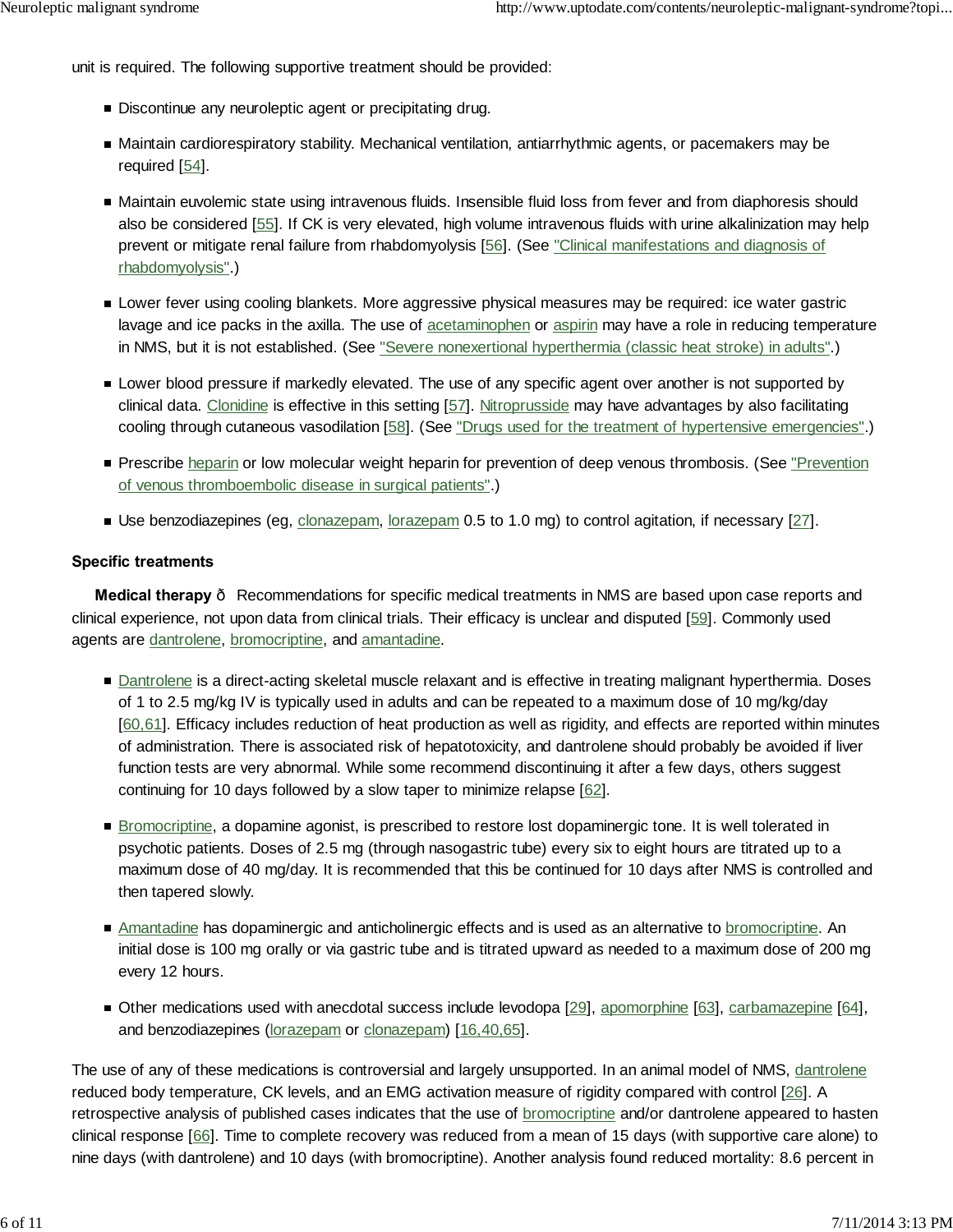patients treated with dantrolene, 7.8 percent in patients treated with bromocriptine, and 5.9 percent in patients treated with amantadine compared with 21 percent in those receiving supportive care alone [67].

These and similar analyses are of questionable validity because of publication and other biases [1,67]. In contrast, a small prospective study in 20 patients showed that dantrolene and/or bromocriptine use was associated with a more prolonged course (9.9 versus 6.8 days) and a higher incidence of sequelae compared with those receiving supportive care alone [68]. However, the findings in this nonrandomized study could be explained by the fact that patients in the treated group were sicker than those not treated.

While evidence supporting the use of these agents is limited, they are frequently used because of anecdotal evidence of efficacy, lack of other proven treatments, and high morbidity and mortality of the disorder.

**Electroconvulsive therapy** — The rationale for the use of electroconvulsive therapy (ECT) in NMS includes its efficacy in treating malignant catatonia and reports of Parkinsonism improving with ECT. A further impetus for ECT comes from the frequent need for psychotropic therapy in a setting in which neuroleptics cannot be used.

ECT is a reasonable treatment option in NMS; however, there are no prospective, randomized, controlled data supporting its efficacy. A review of published cases found a lower mortality rate in ECT treated patients compared with those receiving supportive care alone (10.3 versus 21 percent) [69]. In another comprehensive literature review, clinical response occurred after an average of 4.1 treatments. However, interpretation of this is complicated by the variable timing of ECT in relation to symptom onset [70]. While these results are interpreted as supporting ECT use in NMS, methodological issues, including publication bias and lack of randomization preclude conclusions about the efficacy of ECT in NMS.

There are safety concerns for ECT in NMS. Cardiovascular complications occurred in 4 of 55 patients including two patients with ventricular fibrillation and cardiac arrest with permanent anoxic brain injury [70]. Another patient had status epilepticus. Other authors also report uncontrolled spontaneous seizures and aspiration pneumonia complicating ECT treatment for NMS [69-71].

The use of ECT in this setting is further challenged by the requirement for anesthesia. Because of concerns for associated malignant hyperthermia, some authors suggest the use of nondepolarizing agents. However, in over 16 reported cases of NMS patients treated with succinylcholine, there was no malignant hyperthermia [16,70]. Succinylcholine may also cause hyperkalemia and cardiac arrhythmias in patients with rhabdomyolysis and autonomic dysfunction [27].

ECT is generally reserved for patients not responding to other treatments or in whom nonpharmacologic psychotropic treatment is needed. (See "Overview of electroconvulsive therapy (ECT) for adults".)

**PROGNOSIS** Most episodes resolve within two weeks. Reported mean recovery times are 7 to 11 days [4,19]. Cases persisting for six months with residual catatonia and motor signs are reported [5]. Risk factors for a prolonged course are depot antipsychotic use and concomitant structural brain disease [71]. Most patients recover without neurologic sequelae except where there is severe hypoxia or grossly elevated temperatures for a long duration.

Reported mortality rates for NMS are 5 to 20 percent [1,5,65,72]. Disease severity and the occurrence of medical complications are the strongest predictors of mortality [40]. A systematic review of published cases before 1989 revealed increased mortality in patients with myoglobinuria and renal failure compared with controls (50 versus 18.8 percent) [1]. Patients with organic brain disease including alcohol and drug addiction had a mortality of 38.5 percent. Others have documented lower mortalities associated with higher potency versus lower potency agents [5] and with atypical compared with typical antipsychotic drugs [72].

**RESTARTING NEUROLEPTICS** — Patients restarted on neuroleptic agents may or may not have a recurrent NMS episode. It is difficult to quantify this risk from the available data. Different case series with variable duration of follow-up and various use of precautionary measures report relapse rates between 10 and 90 percent [1,4,12,73]. Early resumption of neuroleptic therapy, use of high potency, parenteral neuroleptics, and concomitant use of lithium appear to be risk factors for recurrence  $[4,73]$ . Recurrent NMS is also idiosyncratic, with reports of patients with no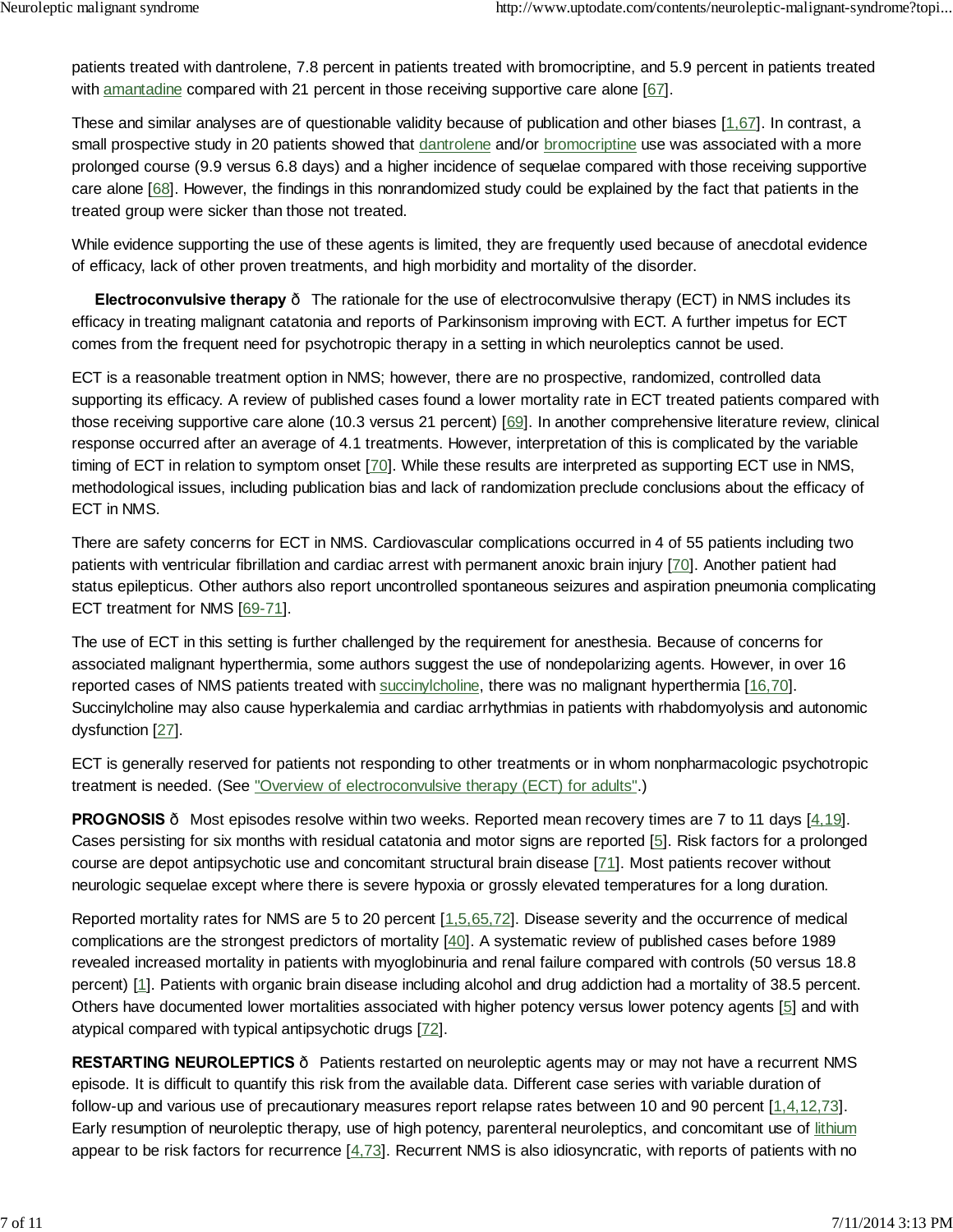sequelae after early resumption of a high potency neuroleptic, and relapses of NMS occurring on low potency agents up to two years later [12,73].

If neuroleptic medication is required, the following guidelines may minimize risk of NMS recurrence [3,19,73]; none of these guarantee either success or failure.

- Wait at least two weeks before resuming therapy, longer if any clinical residua exist.
- Use lower rather than higher potency agents.
- Start with low doses and titrate upward slowly.
- **Avoid concomitant lithium.**
- Avoid dehydration.
- Carefully monitor for symptoms of NMS.

**SUMMARY AND RECOMMENDATIONS** — Neuroleptic malignant syndrome (NMS) is a life threatening neurologic emergency associated with the use of neuroleptic agents and characterized by a distinctive clinical syndrome.

- The diagnosis should be suspected when any two of the four cardinal clinical features, mental status change, rigidity, fever, or dysautonomia, appear in the setting of neuroleptic use or dopamine withdrawal. (See 'Clinical manifestations' above.)
- Important considerations in the differential diagnosis include meningitis, encephalitis, systemic infections, heat stroke, and other drug-induced dysautonomias. (See 'Differential diagnosis' above.)
- Diagnostic testing includes tests to rule out these conditions and laboratory evaluation of common metabolic sequelae of NMS, especially elevated CK. (See 'Diagnosis' above.)

**Treatment** - The management of patients with NMS should be based upon a hierarchy of clinical severity and diagnostic certainty [3,27]:

- When there is any suspicion of NMS, neuroleptic agents should be withheld. Patients should have close inpatient monitoring of clinical signs and laboratory values. (See 'Supportive care' above.)
- Patients with significant hyperthermia and rigidity should be admitted to an intensive care unit setting and undergo aggressive supportive care as outlined above, as well as monitoring for potential dysautonomia and other complications. (See 'Supportive care' above.)
- In patients with CK elevations or hyperthermia on presentation, or who do not respond to withdrawal of medication and supportive care within the first day or two, the use of dantrolene, bromocriptine, and/or amantadine should be considered. (See 'Specific treatments' above.)
- ECT should be considered in patients not responding to medical therapy in the first week, those in whom residual catatonia persists after other symptoms have resolved, and those in whom lethal catatonia is suspected as an alternative or concomitant disorder. (See 'Electroconvulsive therapy' above.)
- Patients restarted on neuroleptic agents may or may not have a recurrent NMS episode. If neuroleptic medication is required, risk may be minimized by following some general guidelines. (See *Restarting* neuroleptics' above.)

Use of UpToDate is subject to the Subscription and License Agreement.

### **REFERENCES**

- 1. Shalev A, Hermesh H, Munitz H. Mortality from neuroleptic malignant syndrome. J Clin Psychiatry 1989; 50:18.
- 2. Levenson JL. Neuroleptic malignant syndrome. Am J Psychiatry 1985; 142:1137.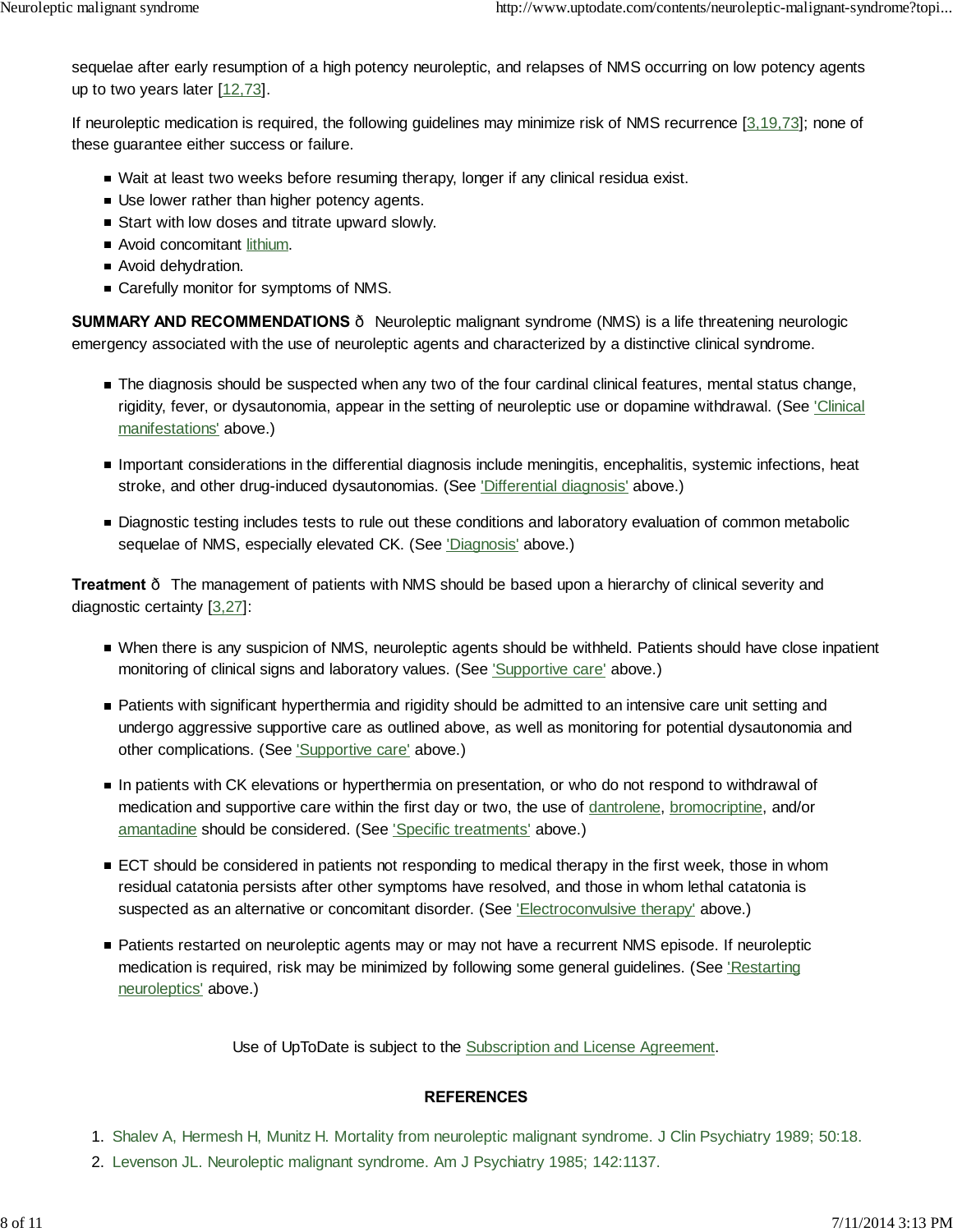- 3. Velamoor VR. Neuroleptic malignant syndrome. Recognition, prevention and management. Drug Saf 1998; 19:73.
- 4. Caroff SN, Mann SC. Neuroleptic malignant syndrome. Med Clin North Am 1993; 77:185.
- Silva RR, Munoz DM, Alpert M, et al. Neuroleptic malignant syndrome in children and adolescents. J Am Acad 5. Child Adolesc Psychiatry 1999; 38:187.
- 6. Margeti B, Aukst-Margeti B. Neuroleptic malignant syndrome and its controversies. Pharmacoepidemiol Drug Saf 2010; 19:429.
- 7. Keck PE Jr, Pope HG Jr, Cohen BM, et al. Risk factors for neuroleptic malignant syndrome. A case-control study. Arch Gen Psychiatry 1989; 46:914.
- 8. Chandran GJ, Mikler JR, Keegan DL. Neuroleptic malignant syndrome: case report and discussion. CMAJ 2003; 169:439.
- 9. Strawn JR, Keck PE Jr, Caroff SN. Neuroleptic malignant syndrome. Am J Psychiatry 2007; 164:870.
- 10. Seitz DP, Gill SS. Neuroleptic malignant syndrome complicating antipsychotic treatment of delirium or agitation in medical and surgical patients: case reports and a review of the literature. Psychosomatics 2009; 50:8.
- 11. Kogoj A, Velikonja I. Olanzapine induced neuroleptic malignant syndrome--a case review. Hum Psychopharmacol 2003; 18:301.
- 12. Pope HG Jr, Aizley HG, Keck PE Jr, McElroy SL. Neuroleptic malignant syndrome: long-term follow-up of 20 cases. J Clin Psychiatry 1991; 52:208.
- 13. Hermesh H, Aizenberg D, Weizman A, et al. Risk for definite neuroleptic malignant syndrome. A prospective study in 223 consecutive in-patients. Br J Psychiatry 1992; 161:254.
- 14. Berardi D, Amore M, Keck PE Jr, et al. Clinical and pharmacologic risk factors for neuroleptic malignant syndrome: a case-control study. Biol Psychiatry 1998; 44:748.
- 15. Koch M, Chandragiri S, Rizvi S, et al. Catatonic signs in neuroleptic malignant syndrome. Compr Psychiatry 2000; 41:73.
- 16. Adnet P, Lestavel P, Krivosic-Horber R. Neuroleptic malignant syndrome. Br J Anaesth 2000; 85:129.
- 17. Haddow AM, Harris D, Wilson M, Logie H. Clomipramine induced neuroleptic malignant syndrome and pyrexia of unknown origin. BMJ 2004; 329:1333.
- 18. Nimmagadda SR, Ryan DH, Atkin SL. Neuroleptic malignant syndrome after venlafaxine. Lancet 2000; 355:289.
- 19. Rosebush P, Stewart T. A prospective analysis of 24 episodes of neuroleptic malignant syndrome. Am J Psychiatry 1989; 146:717.
- 20. Wu YF, Kan YS, Yang CH. Neuroleptic malignant syndrome associated with bromocriptine withdrawal in Parkinson's disease--a case report. Gen Hosp Psychiatry 2011; 33:301.e7.
- 21. Onofrj M, Thomas A. Acute akinesia in Parkinson disease. Neurology 2005; 64:1162.
- 22. Mizuno Y, Takubo H, Mizuta E, Kuno S. Malignant syndrome in Parkinson's disease: concept and review of the literature. Parkinsonism Relat Disord 2003; 9 Suppl 1:S3.
- 23. Serrano-Dueñas M. Neuroleptic malignant syndrome-like, or--dopaminergic malignant syndrome--due to levodopa therapy withdrawal. Clinical features in 11 patients. Parkinsonism Relat Disord 2003; 9:175.
- 24. Sechi GP, Tanda F, Mutani R. Fatal hyperpyrexia after withdrawal of levodopa. Neurology 1984; 34:249.
- 25. Newman EJ, Grosset DG, Kennedy PG. The parkinsonism-hyperpyrexia syndrome. Neurocrit Care 2009; 10:136.
- Tanii H, Taniguchi N, Niigawa H, et al. Development of an animal model for neuroleptic malignant syndrome: 26. heat-exposed rabbits with haloperidol and atropine administration exhibit increased muscle activity, hyperthermia, and high serum creatine phosphokinase level. Brain Res 1996; 743:263.
- 27. Caroff SN, Mann SC, Keck PE Jr. Specific treatment of the neuroleptic malignant syndrome. Biol Psychiatry 1998; 44:378.
- 28. Boulant JA. Role of the preoptic-anterior hypothalamus in thermoregulation and fever. Clin Infect Dis 2000; 31 Suppl 5:S157.
- 29. Henderson VW, Wooten GF. Neuroleptic malignant syndrome: a pathogenetic role for dopamine receptor blockade? Neurology 1981; 31:132.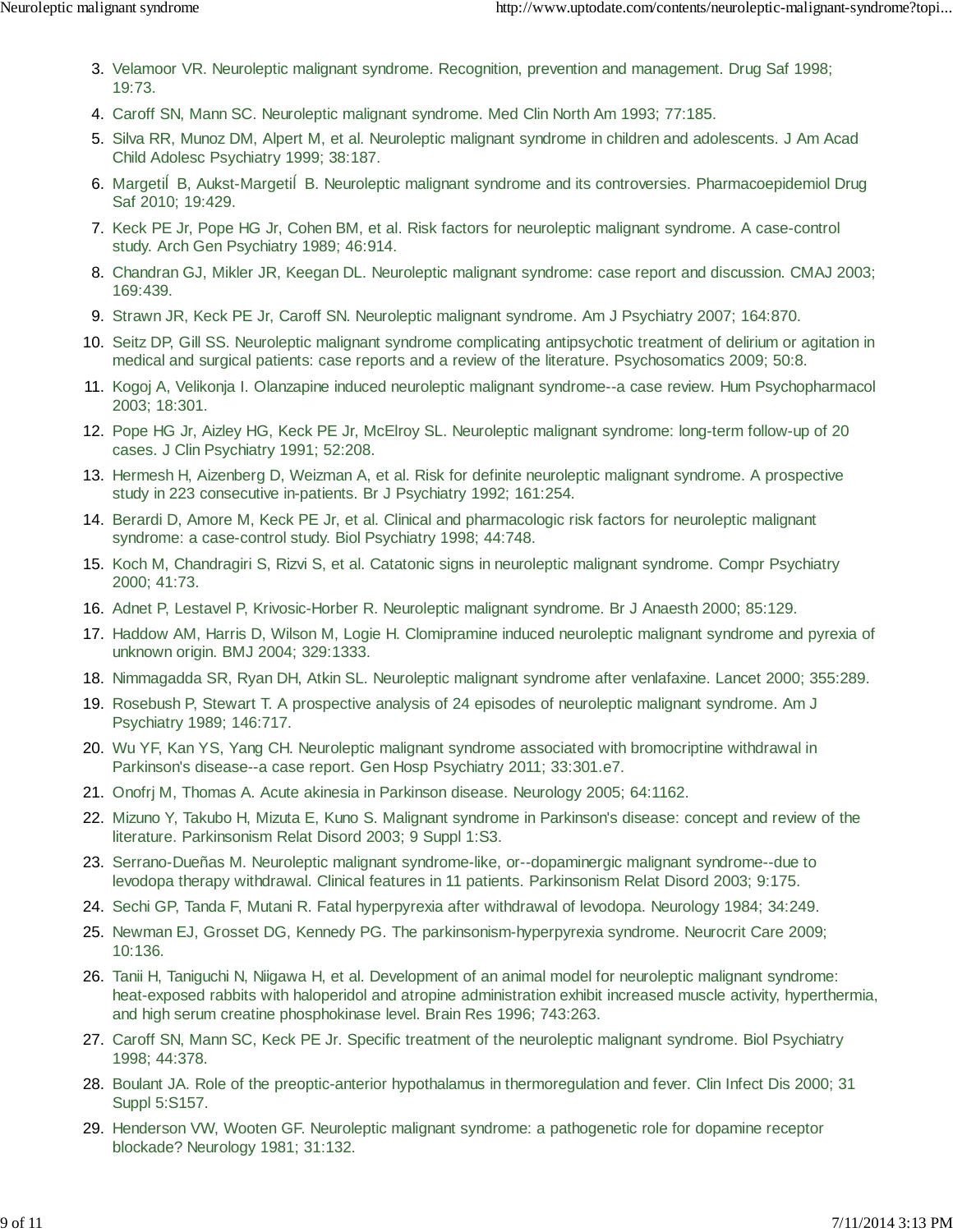- Spivak B, Maline DI, Vered Y, et al. Prospective evaluation of circulatory levels of catecholamines and serotonin 30. in neuroleptic malignant syndrome. Acta Psychiatr Scand 2000; 102:226.
- 31. Gurrera RJ. Is neuroleptic malignant syndrome a neurogenic form of malignant hyperthermia? Clin Neuropharmacol 2002; 25:183.
- 32. Otani K, Horiuchi M, Kondo T, et al. Is the predisposition to neuroleptic malignant syndrome genetically transmitted? Br J Psychiatry 1991; 158:850.
- 33. Mihara K, Kondo T, Suzuki A, et al. Relationship between functional dopamine D2 and D3 receptors gene polymorphisms and neuroleptic malignant syndrome. Am J Med Genet B Neuropsychiatr Genet 2003; 117B:57.
- Waldorf S. AANA journal course. Update for nurse anesthetists. Neuroleptic malignant syndrome. AANA J 2003; 34. 71:389.
- 35. Velamoor VR, Norman RM, Caroff SN, et al. Progression of symptoms in neuroleptic malignant syndrome. J Nerv Ment Dis 1994; 182:168.
- . The myth of elevated serum creatine phosphokinase level and neuroleptic malignant syndrome. Br J Psychiatry 36. 1991; 158:706.
- 37. Hermesh H, Manor I, Shiloh R, et al. High serum creatinine kinase level: possible risk factor for neuroleptic malignant syndrome. J Clin Psychopharmacol 2002; 22:252.
- Eiser AR, Neff MS, Slifkin RF. Acute myoglobinuric renal failure. A consequence of the neuroleptic malignant 38. syndrome. Arch Intern Med 1982; 142:601.
- 39. Lee JW. Serum iron in catatonia and neuroleptic malignant syndrome. Biol Psychiatry 1998; 44:499.
- 40. Carbone JR. The neuroleptic malignant and serotonin syndromes. Emerg Med Clin North Am 2000; 18:317.
- 41. Hasan S, Buckley P. Novel antipsychotics and the neuroleptic malignant syndrome: a review and critique. Am J Psychiatry 1998; 155:1113.
- 42. Caroff SN, Rosenberg H, Fletcher JE, et al. Malignant hyperthermia susceptibility in neuroleptic malignant syndrome. Anesthesiology 1987; 67:20.
- 43. Bodner RA, Lynch T, Lewis L, Kahn D. Serotonin syndrome. Neurology 1995; 45:219.
- Ener RA, Meglathery SB, Van Decker WA, Gallagher RM. Serotonin syndrome and other serotonergic disorders. 44. Pain Med 2003; 4:63.
- 45. Lejoyeux M, Fineyre F, Adès J. The serotonin syndrome. Am J Psychiatry 1992; 149:1410.
- 46. Sternbach H. The serotonin syndrome. Am J Psychiatry 1991; 148:705.
- Fleischhacker WW, Unterweger B, Kane JM, Hinterhuber H. The neuroleptic malignant syndrome and its 47. differentiation from lethal catatonia. Acta Psychiatr Scand 1990; 81:3.
- Castillo E, Rubin RT, Holsboer-Trachsler E. Clinical differentiation between lethal catatonia and neuroleptic 48. malignant syndrome. Am J Psychiatry 1989; 146:324.
- Coffey RJ, Edgar TS, Francisco GE, et al. Abrupt withdrawal from intrathecal baclofen: recognition and 49. management of a potentially life-threatening syndrome. Arch Phys Med Rehabil 2002; 83:735.
- 50. Blasi C, D'Amore F, Levati M, Bandinelli MC. [Neuroleptic malignant syndrome: a neurologic pathology of great interest for the internist]. Ann Ital Med Int 1998; 13:111.
- 51. Lyons JL, Cohen AB. Selective cerebellar and basal ganglia injury in neuroleptic malignant syndrome. J Neuroimaging 2013; 23:240.
- 52. Gurrera RJ, Caroff SN, Cohen A, et al. An international consensus study of neuroleptic malignant syndrome diagnostic criteria using the Delphi method. J Clin Psychiatry 2011; 72:1222.
- 53. Prevention and treatment of heat injury. Med Lett Drugs Ther 2003; 45:58.
- 54. Parry AK, Ormerod LP, Hamlin GW, Saleem PT. Recurrent sinus arrest in association with neuroleptic malignant syndrome. Br J Psychiatry 1994; 164:689.
- 55. Guzé BH, Baxter LR Jr. Current concepts. Neuroleptic malignant syndrome. N Engl J Med 1985; 313:163.
- 56. Lappa A, Podestà M, Capelli O, et al. Successful treatment of a complicated case of neuroleptic malignant syndrome. Intensive Care Med 2002; 28:976.
- 57. Gregorakos L, Thomaides T, Stratouli S, Sakayanni E. The use of clonidine in the management of autonomic overactivity in neuroleptic malignant syndrome. Clin Auton Res 2000; 10:193.